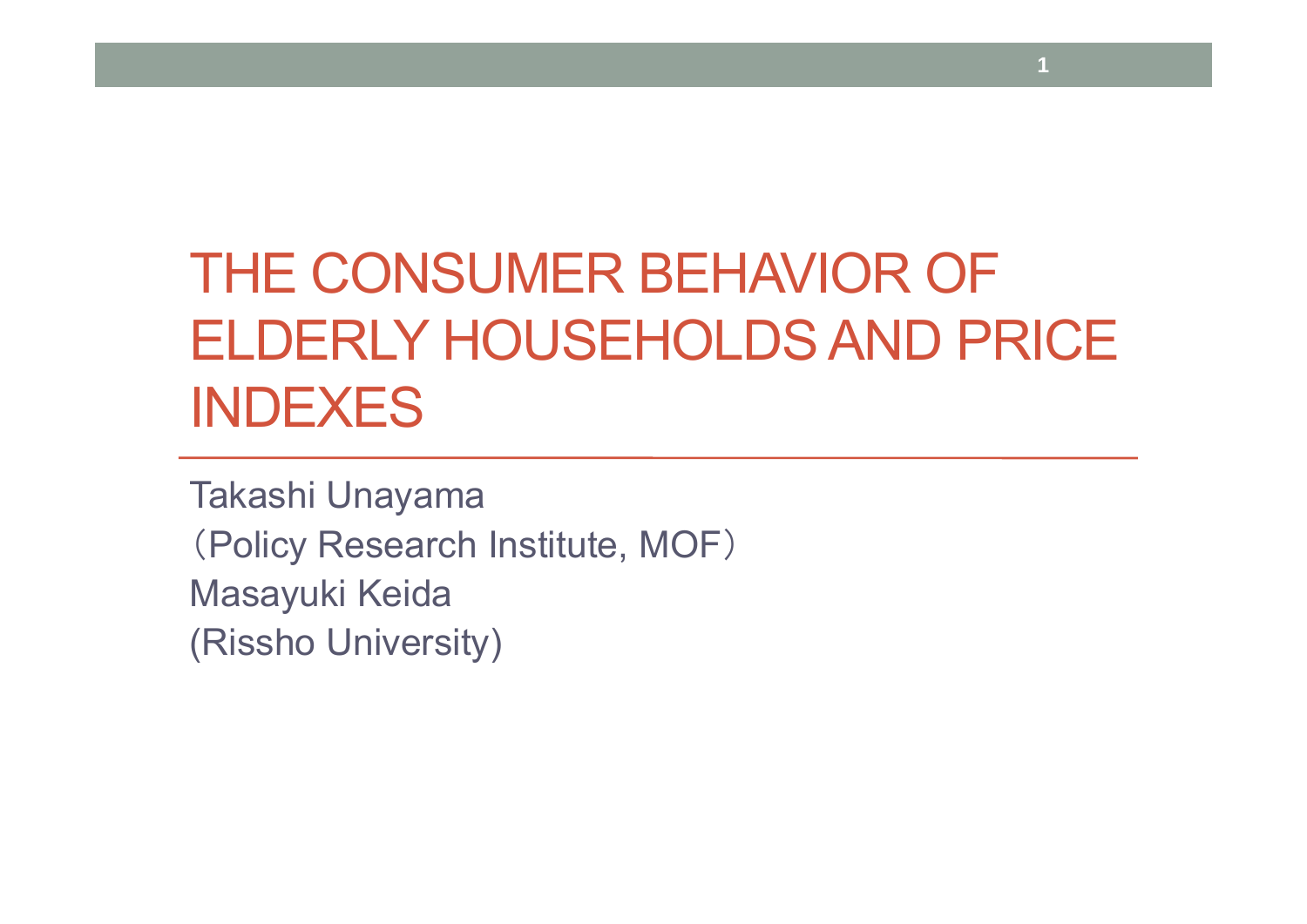#### Price Comparison across Age Groups

- We calculate price indexes for each age group in Japan with considering:
	- The differences in consumed goods,
	- The differences in outlets at which households expend.
		- Recent papers show that prices vary across shops/stores.
		- Shopping behavior varies across age groups
		- Japanese official data allow us to construct price and weights by outlets.
- Comparison of cost-of-living by age should be important.
	- To compare welfare level across age,
	- For more adequate price indexation of public pension.
	- Previous studies focus on the price index for the elderly.
		- Amble and Stewart (1994) find the price index rose faster for the elderly.
		- Goda, Shoven, and Slavov (2011) focus on the medical expenditure to show the elderly experienced higher inflation.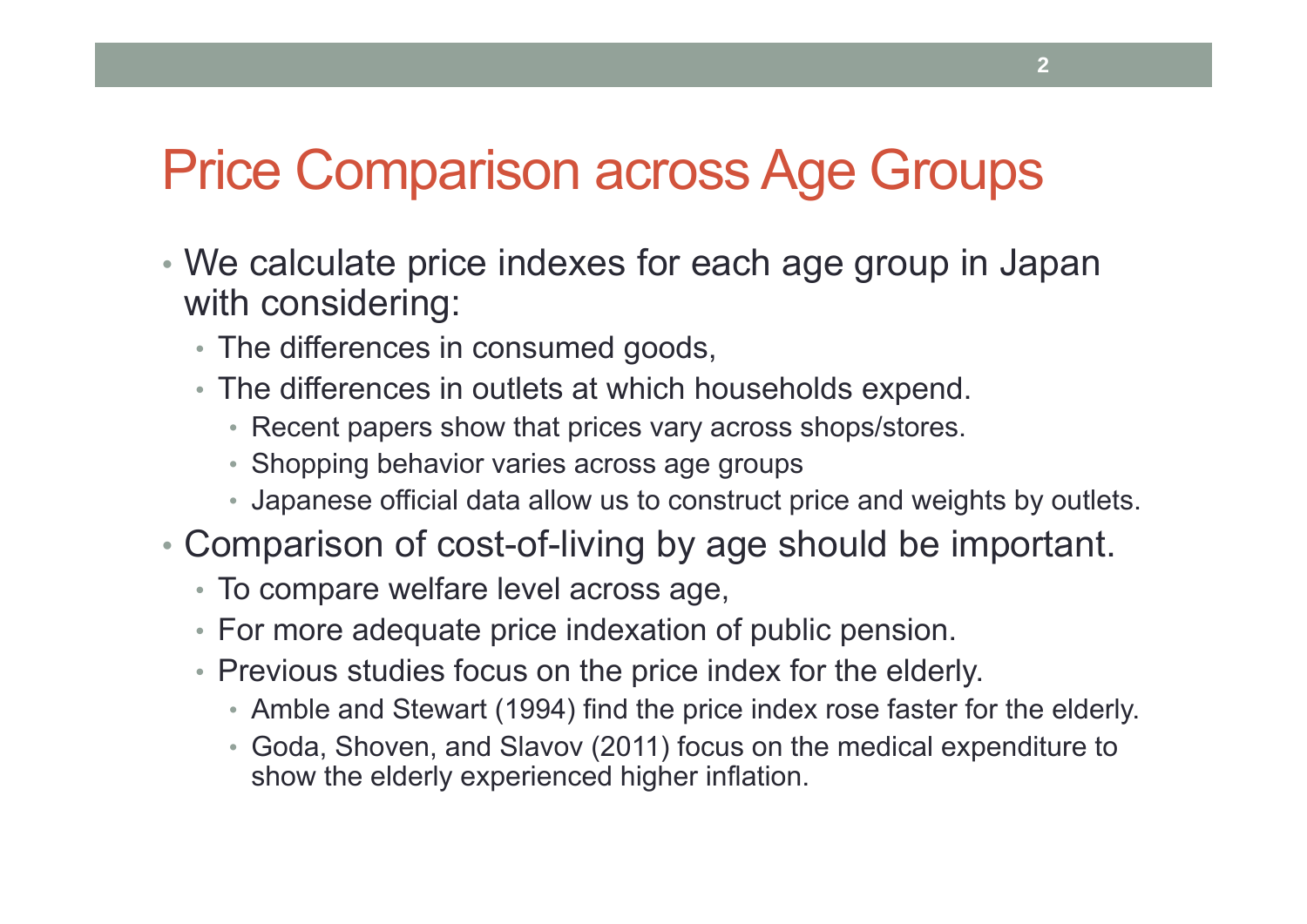## Definition of True Cost-of-Living Index

• If households minimize their cost-of-living, the expenditure function can be written as

$$
X=e(p,\bar{u};\delta)
$$

- X: household expenditure
- p: price vector
- $\bar{u}$ : attained utility level
- δ: "taste" parameters
- Following the literature, we define the "true" price index as

$$
P_1 = \frac{e(p_1, \bar{u}; \delta)}{e(p_0, \bar{u}; \delta)}
$$

• Comparison of the minimized expenditures under different price vectors  $(p_1 \text{ and } p_0).$ 

• Price index is defined as "relative to the base".

• See, for example, Diewert (1981).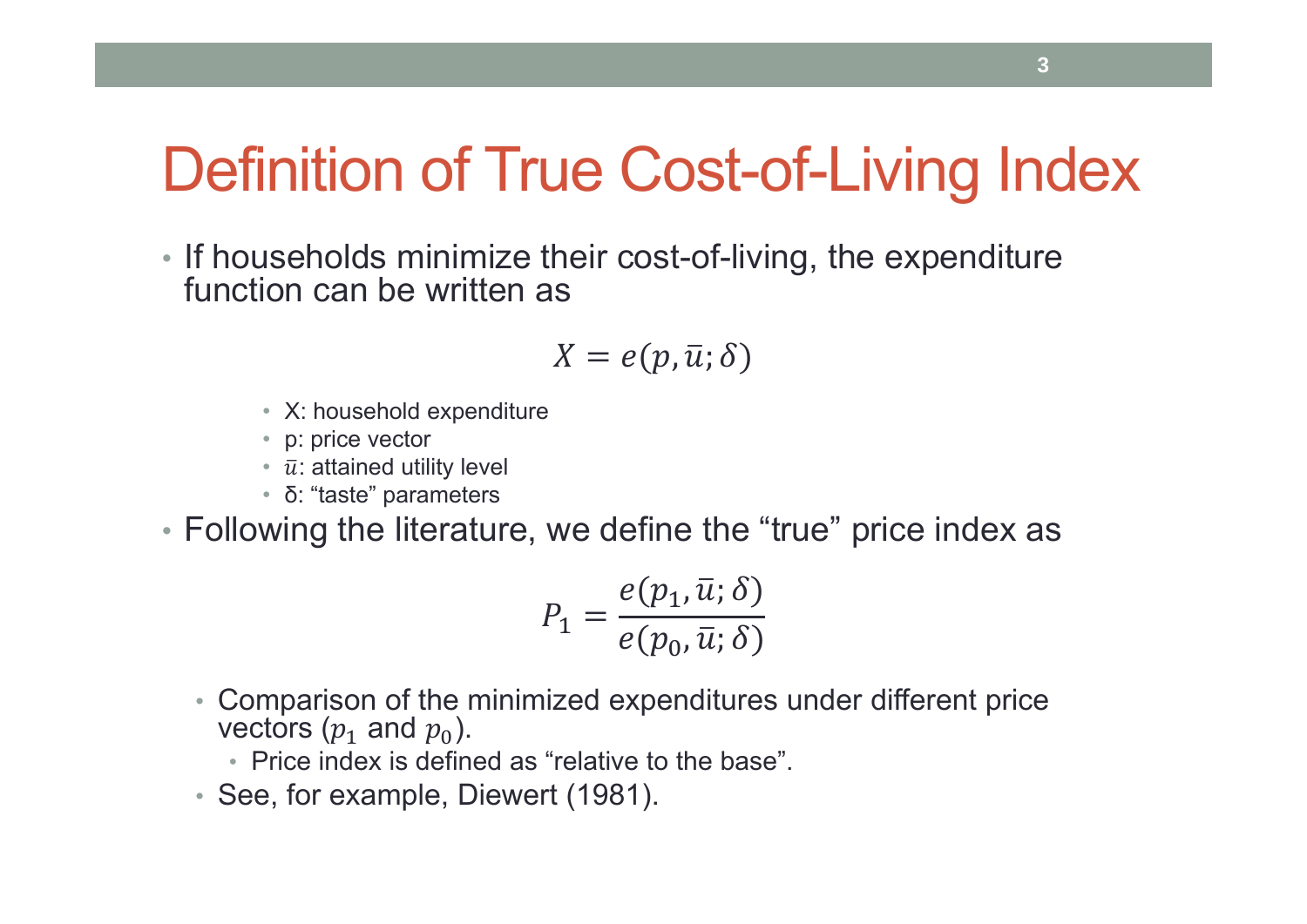#### What We **DID NOT DO**: Taste and Prices

• Conceptually, it looks possible to compare the required expenditures to attain some utility level across individuals:

$$
R = \frac{e(p, \bar{u}; \delta_1)}{e(p, \bar{u}; \delta_0)}.
$$

- The minimized expenditure could be different even if all households face the same price vector.
- Whether do the younger or the older face higher "prices"?
- However, this comparison is impossible.
	- $\bullet\,$  Empirically, it is difficult to identify  $\bar u$  from  $\delta.$ 
		- At least, we need the *cardinal* utility and some specification of utility function.
		- Different behavior would be caused not only by different taste but also by different utility levels
	- Conceptually, it is impossible to compare utility "levels" across individuals under the *ordinal* utility assumption.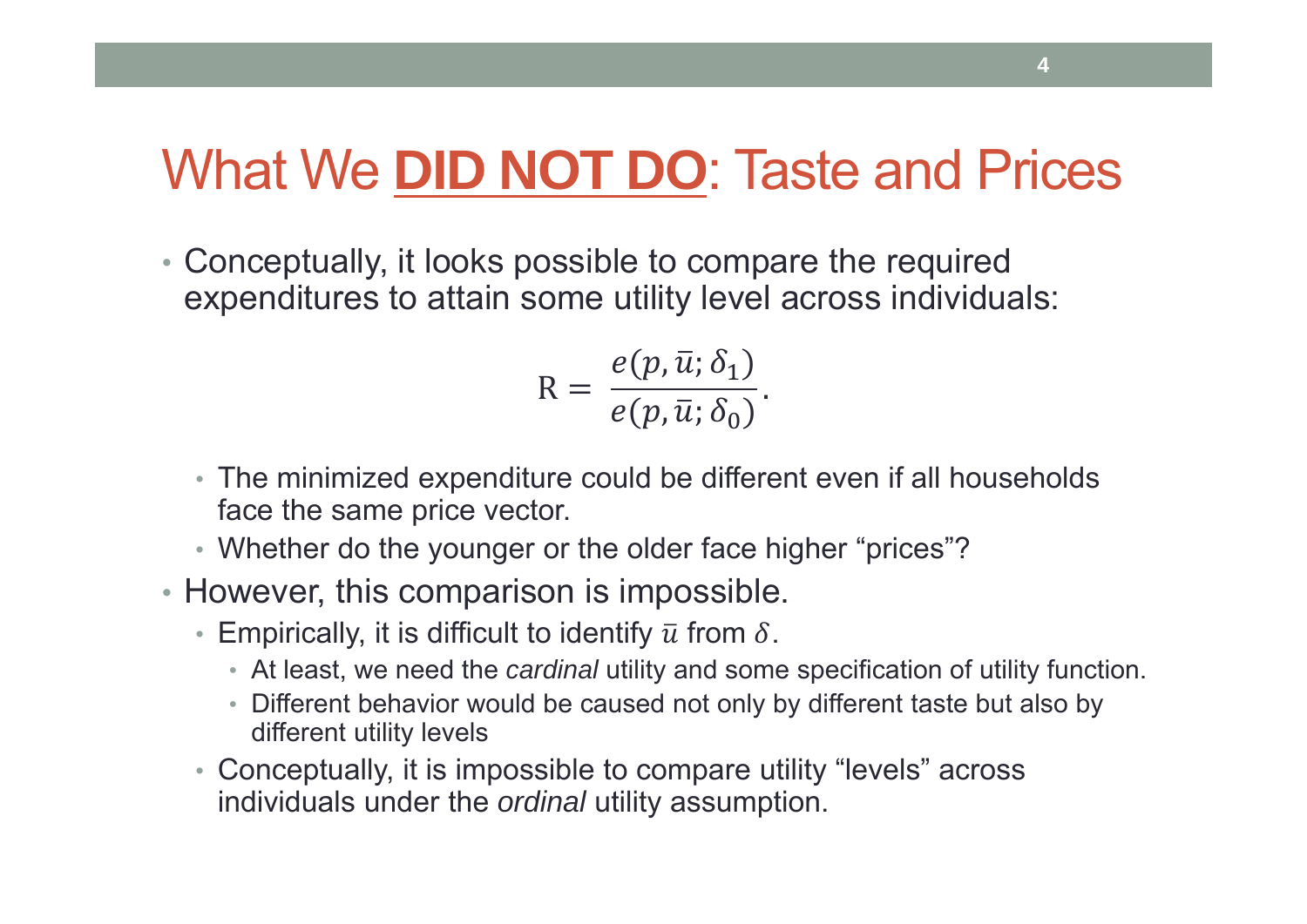#### Comparison of the Inflation rates by Age

• It is still possible to compare the inflation rates across households with different taste

$$
P_1^k \equiv \frac{e(p_1, \bar{u}; \delta_k)}{e(p_0, \bar{u}; \delta_k)}.
$$

- the taste parameters can be fixed.
- If  $P_1^k > P_1^l$ ,
	- Does mean that households with taste " *k*" have experienced *higher inflation* than those with taste "l".
	- Does NOT mean those with taste " *k*" face higher prices.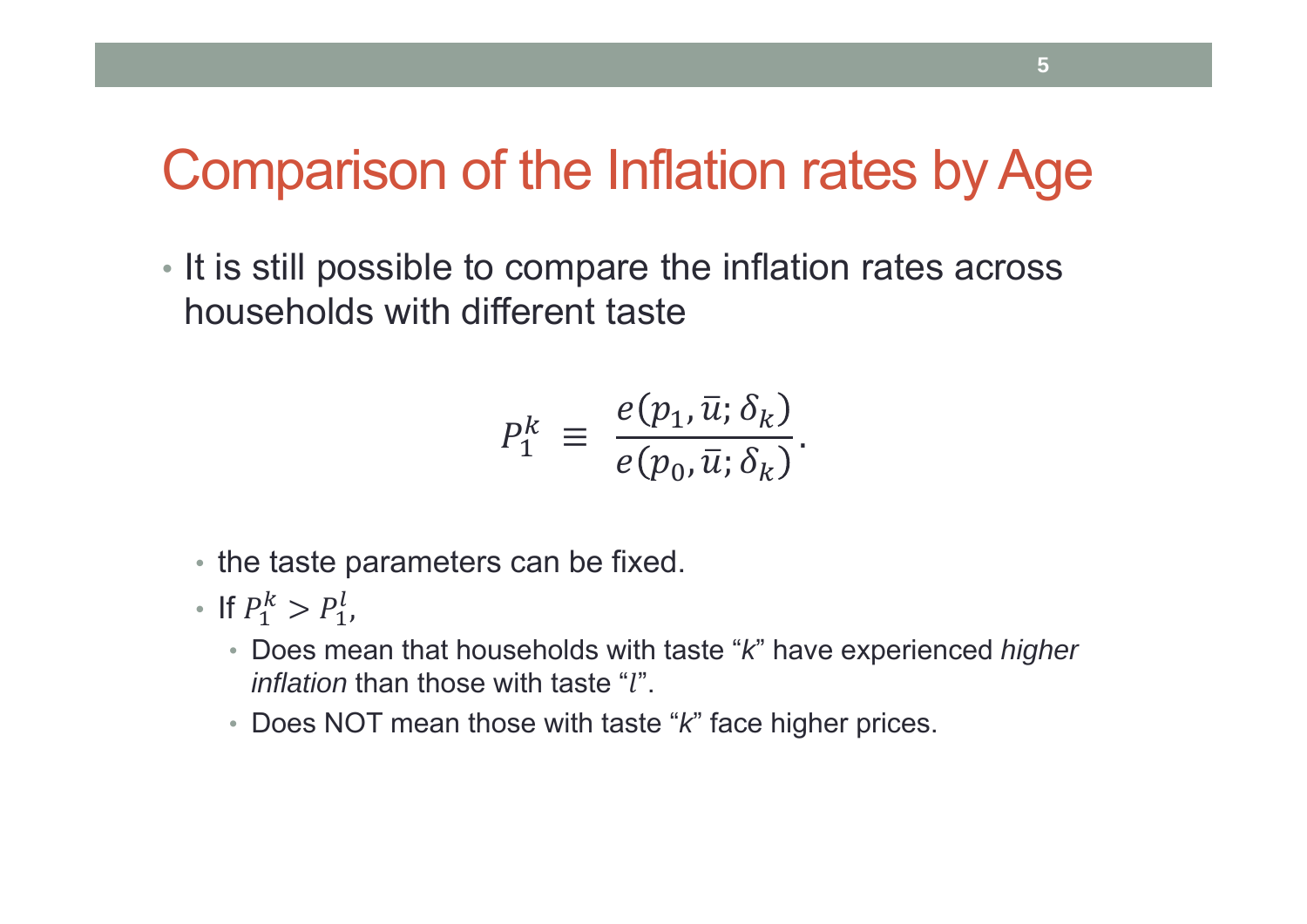#### Measuring the Age-Specific Inflation Rate

• Our goal should be

$$
P_1^k \equiv \frac{e(p_1, \bar{u}; \delta_k)}{e(p_0, \bar{u}; \delta_k)}.
$$

- Estimating demand system and deriving the expenditure function.
	- Need price variations;
	- Address the endogeneity problem of prices.
- Usual practical method
	- Constructing a Laspeyres index.
		- Give us an upper-bound of true index:

$$
CPI_1^k \equiv \frac{p_1 \cdot q_0^k}{p_0 \cdot q_0^k} \ge \frac{e(p_1, \bar{u}; \delta_k)}{e(p_0, \bar{u}; \delta_k)}.
$$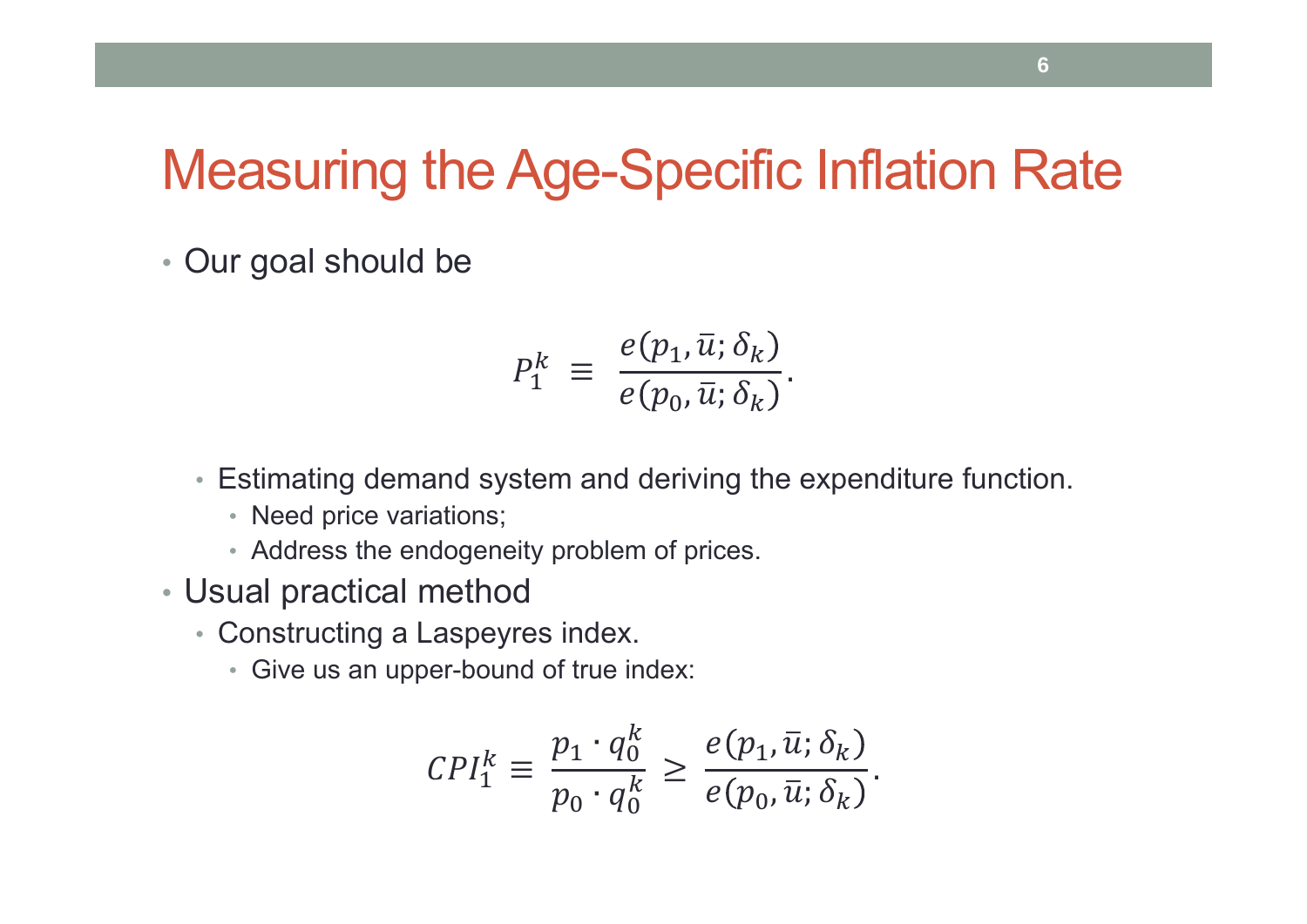# What We **DID**

• Constructing the following index:

$$
CPI_t^k \equiv \sum_i w_{i0}^k (\sum_s w_{is0}^k \frac{p_{ist}}{p_{is0}})
$$

• Price Data

- Retail Price Survey (Kouri Bukka Toukei Chousa)
	- Time-series of an "average" price by goods
	- Source for Consumer Price Index
	- Available monthly
- National Survey of Retail Prices (Zenkoku Bukka Toukei)
	- Cross-sectional price comparison **across outlets**
	- Every 5 year (1987, 1992, 1997, 2002, and 2007)
- Weight Data
	- National Survey of Family Income and Expenditure (Zenkoku Shouhi Jittai Chousa)
	- Expenditures on each item **by outlets** and by age groups
	- Every 5 year (we use 2004 as the base year)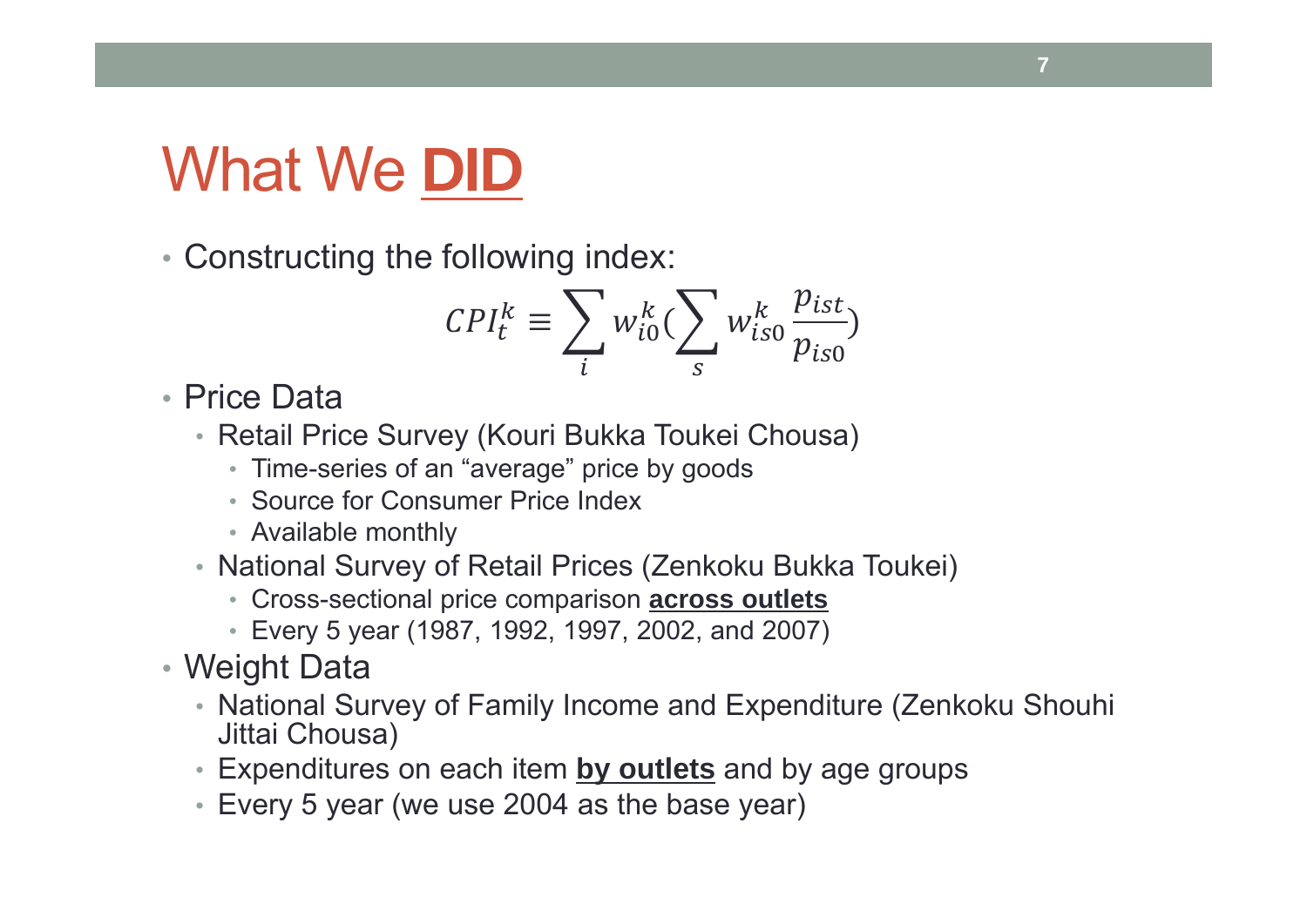#### Differences in "Taste" across Age Groups

- It is evident that the expenditure pattern of the older are different from that of the younger.
	- The older consume different items from the younger.
		- Price movements vary across goods categories.
		- "Taste difference" usually means this difference.
		- Statistical Bureau publish the official "age-specific CPI".
			- Using age-specific weights that is constructed from Family Expenditure Survey.
	- The older purchase commodities at different outlet (shop type).
		- Prices of identical goods vary across outlets.
		- **Our contribution!**
- Constructing weight and price data by item and outlet
	- If *N* is the number of goods and *K* is that of outlets, price and weight vector are (N・K)-vector.
	- Japanese data allow us to do this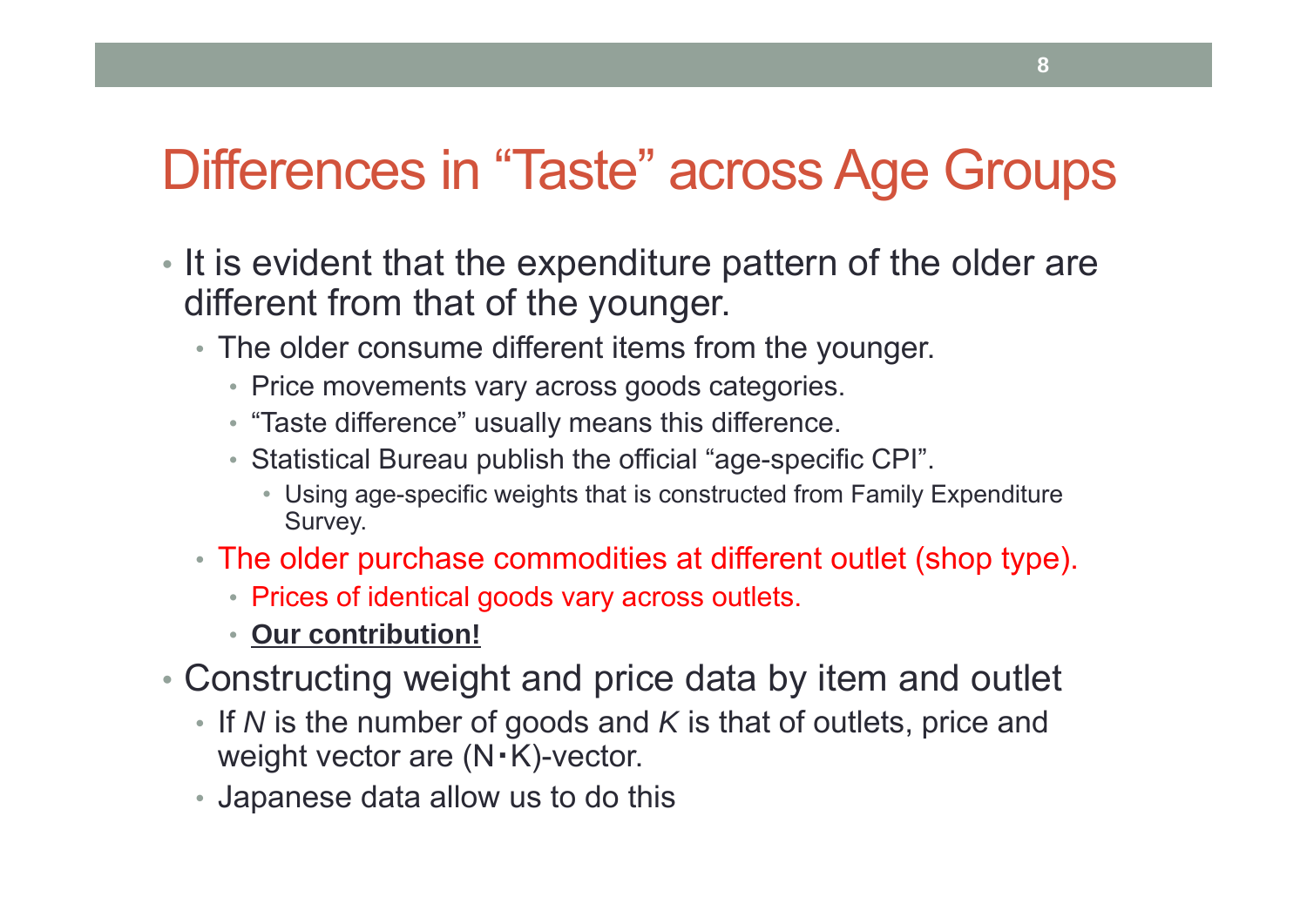#### Expenditure Pattern by Age

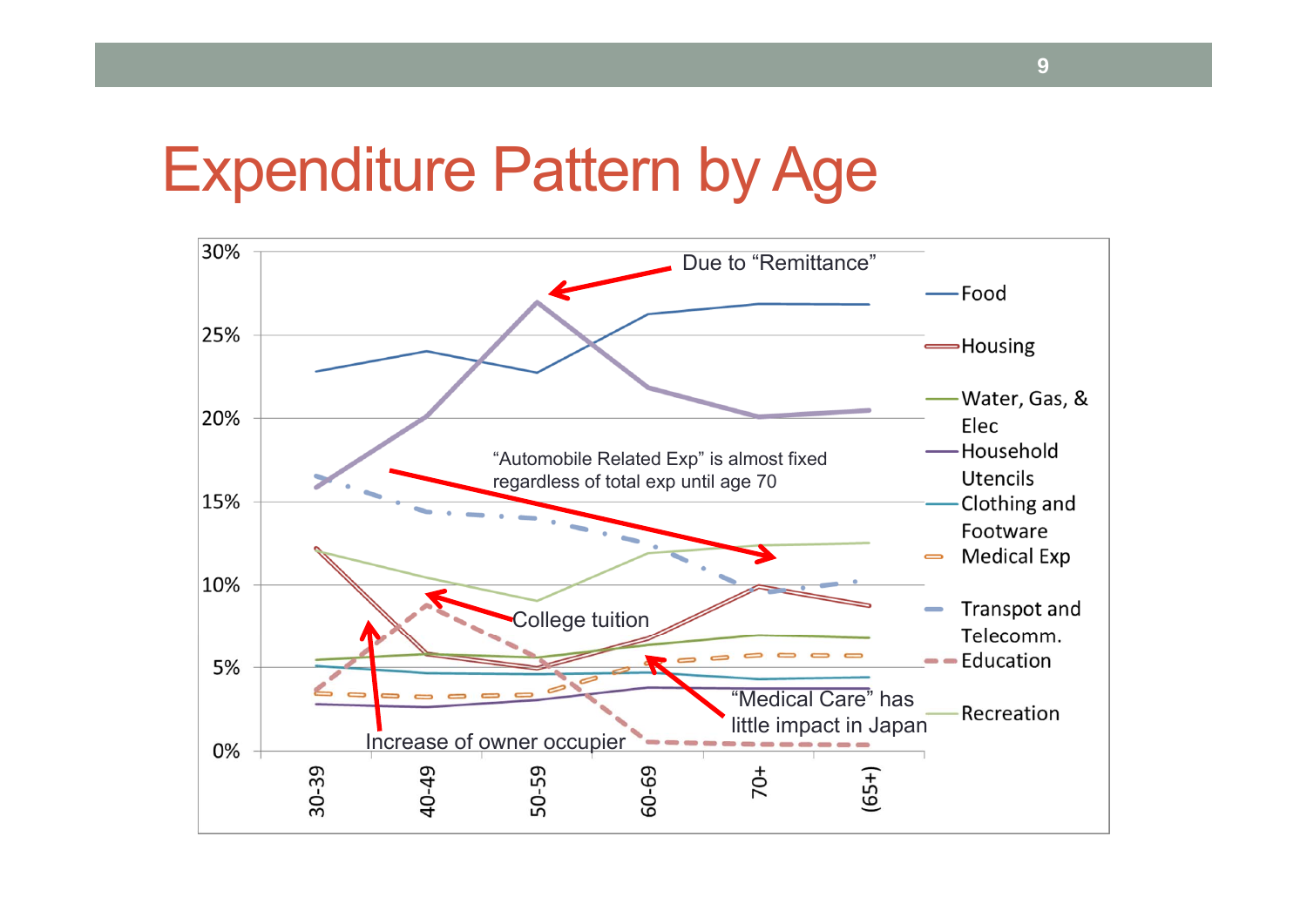## Inflation Rate by goods

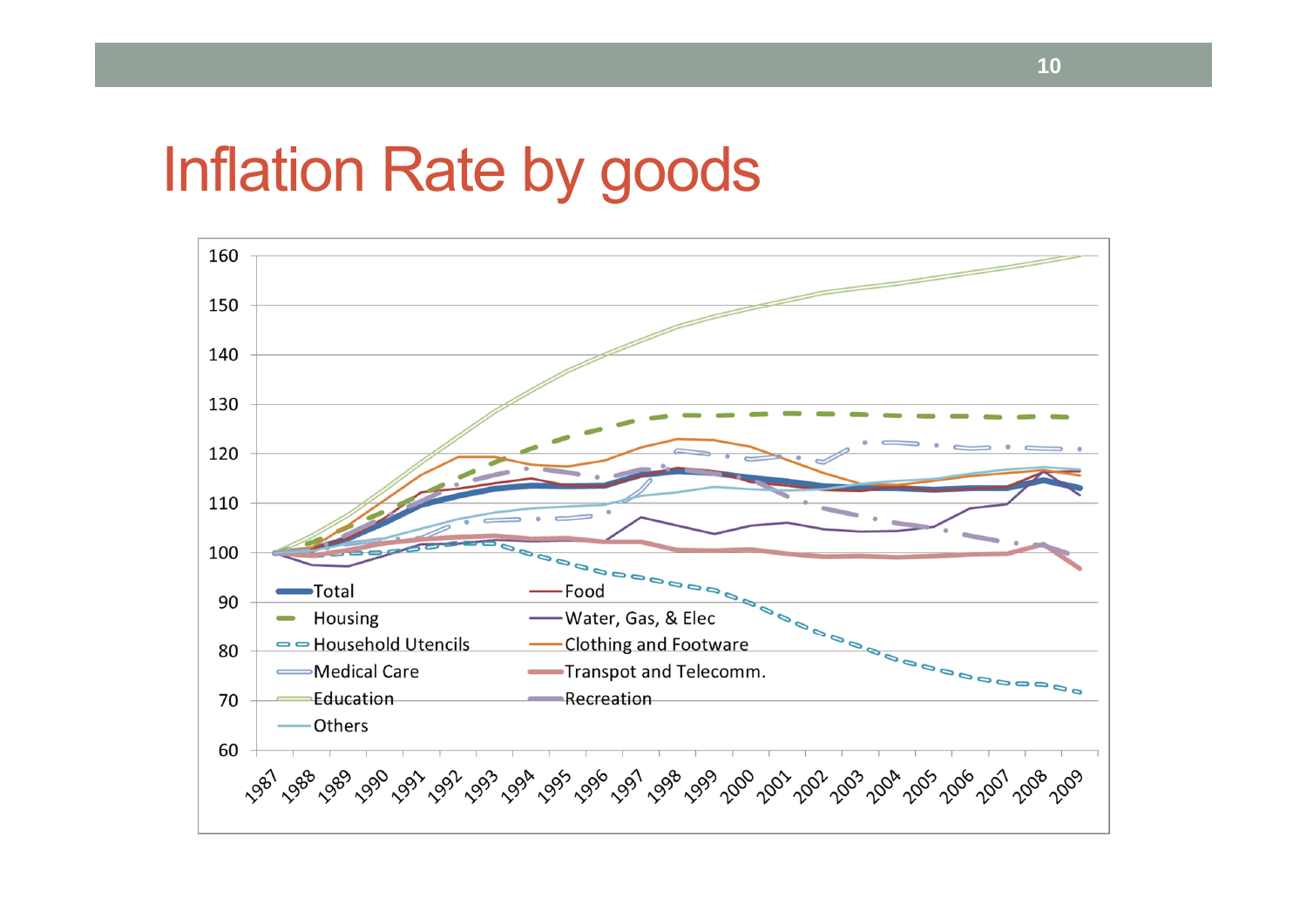## Outlet and Preference

- Recent studies find a large price difference among outlets
	- Using scanner data (for example, Abe and Tonogi, 2007)
	- Not national representative data
- Different outlets offer different "retail services".
	- "Retail stores" (Mom-Pop store) provide customized service;
	- "Supermarkets" are usually cheapest price for groceries;
	- "Discount stores" are specialized outlet;
	- "Department stores" give a large variety and highquality;
	- "Convenient stores" are literally convenient (that is, open 24/7);
	- "Cooperative stores" require their membership for a discount.
- Price differences across outlets do not necessarily mean the violation of the "law of one price".
- Commodity purchased at a different outlet is a "different goods".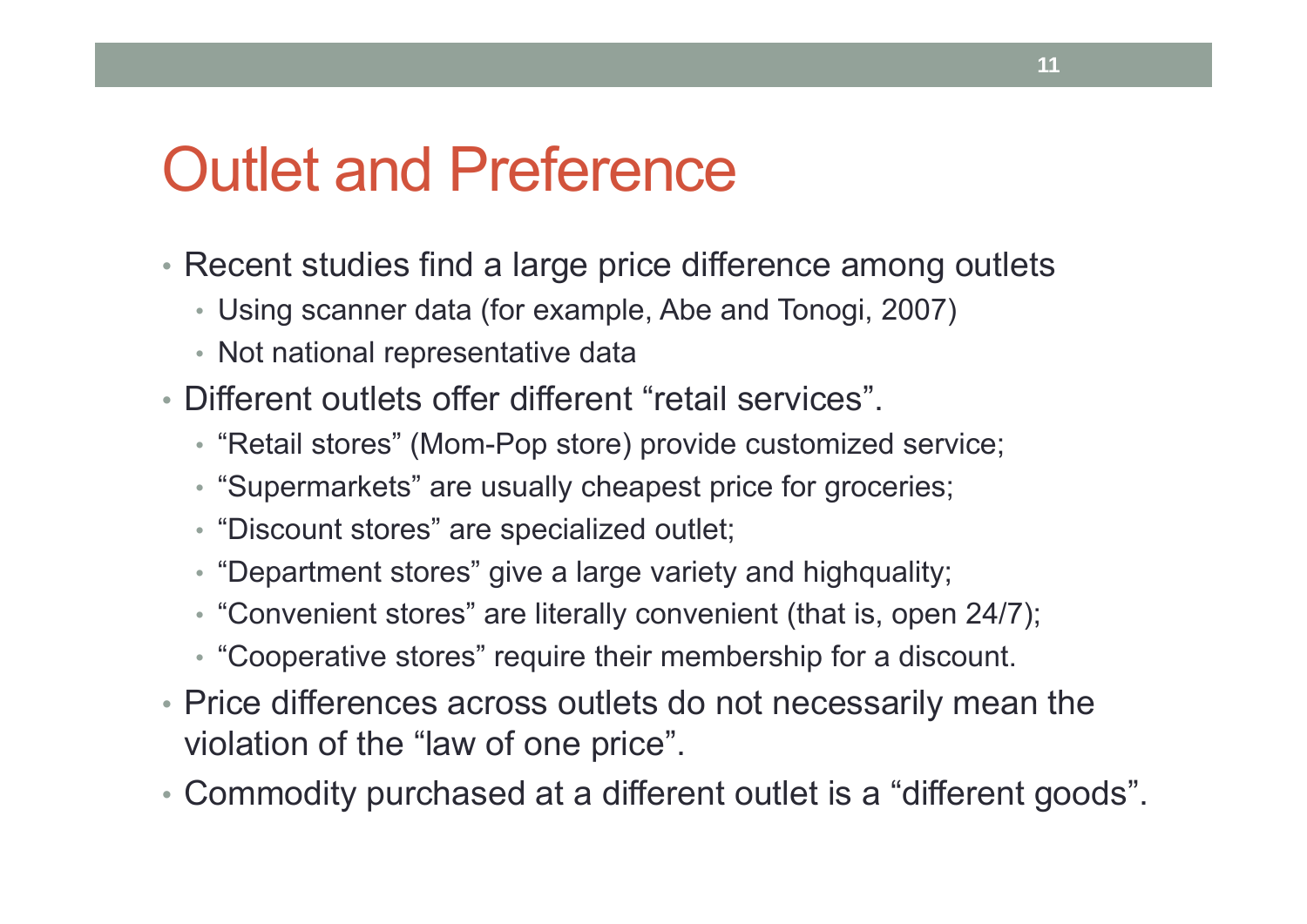# Differences in "Outlet" Choice by Age

Retail Store Supermarket Discount Convenience Department Cooperative Others Ave 16% 56% 3% 4% 5% 9% 7%  $30 -$ 13% | 58% | 3% | 13% | 5% | 4% 30-39 12% 60% 4% 7% 4% 10% 5%  $40 - 49$  12% 60% 3% 5% 3% 12% 5% 50-5915% | 58% | 3% | 5% | 10% | 7% 60-6919% | 54% | 2% | 6% | 8% | 8% 70+ $22\%$  | 51% | 2% | 2% | 8% | 7% | 8%  $(65+)$  21% 52% 2% 2% 7% 7% 8% Ave 29% 3% 53% 0% 2% 1% 13%  $30-$ 17% **\\ 3% \ \ 62% \ 0% \ 2% \ 3% \ 15%** 30-39 $24\%$   $2\%$   $1\%$   $1\%$  0%  $1\%$   $3\%$   $1\%$  0%  $1\%$  20% 40-4926% **28% 60% 0% 1% 0% A** 11% 50-5927% **1 3% 1 58% 1 0% 1 1% 1 1% 1 10%** 60-69 36% 3% 49% 0% 2% 0% 11% 70+ 43% 5% 41% 0% 1% 2% 7%  $(65+)$  46%  $5\%$  5% 40% 0% 2% 1% 1% 6% Food (Excl. "Alcohol" and "Eating Out") RecreationalDurable Goods Don't like a "mass sales" outlet?

They sometime offer delivery service

Prefer more "traditional" or customized outlet? Conline Shopping?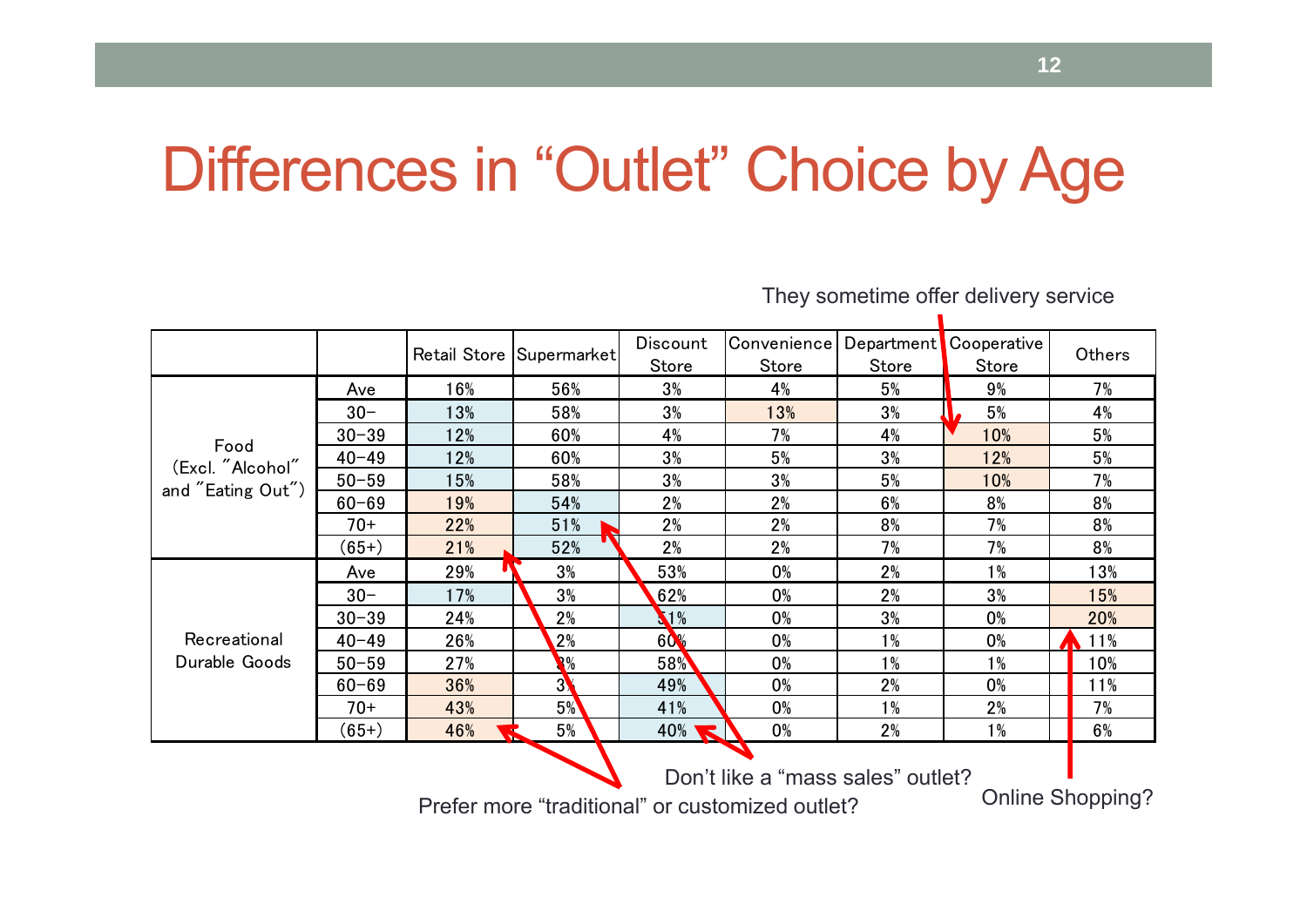## Price Differences across Outlets

#### • Cross Sectional Price Difference

|                                 | Retail<br><b>Store</b> | Supermarke              | <b>Discount</b><br><b>Store</b> | Convenience<br><b>Store</b> | <b>Store</b> | Department Cooperative<br><b>Store</b> | <b>Others</b> |
|---------------------------------|------------------------|-------------------------|---------------------------------|-----------------------------|--------------|----------------------------------------|---------------|
| Meat                            | 101.4                  | 98.8                    | 94.7                            | 96.2                        | 127.6        | 97.8                                   | 97.7          |
| <b>Snacks</b>                   | 105.8                  | 92.7                    | 91.2                            | 101.3                       | 126.0        | 94.2                                   | 106.1         |
| <b>Kitchen Items</b>            | 99.1                   | 100.5                   | 94.6                            | 103.0                       | 110.4        | 100.5                                  | 104.5         |
| Household<br>Appliances         | 102.2                  | 95.3                    | 97.4                            | <b>NA</b>                   | 109.0        | 98.4                                   | 90.7          |
| Recreational<br><b>Durables</b> | 102.0                  | 100.6                   | 97.6                            | <b>NA</b>                   | 103.9        | 102.0                                  | <b>NA</b>     |
| Shampoo and<br>Cosmetics        | 99.1                   | 101.8                   | 97.0                            | 101.3                       | 105.6        | 102.0                                  | <b>NA</b>     |
|                                 |                        | "Most expensive" outlet |                                 |                             |              |                                        |               |

• This may be caused by the difference in retail services.

- Our results would not be affected unless the contained service has been changed large.
	- Fixed weights for outlet, too.
- What is more important for our purpose is not the level but the changes of prices of each outlet.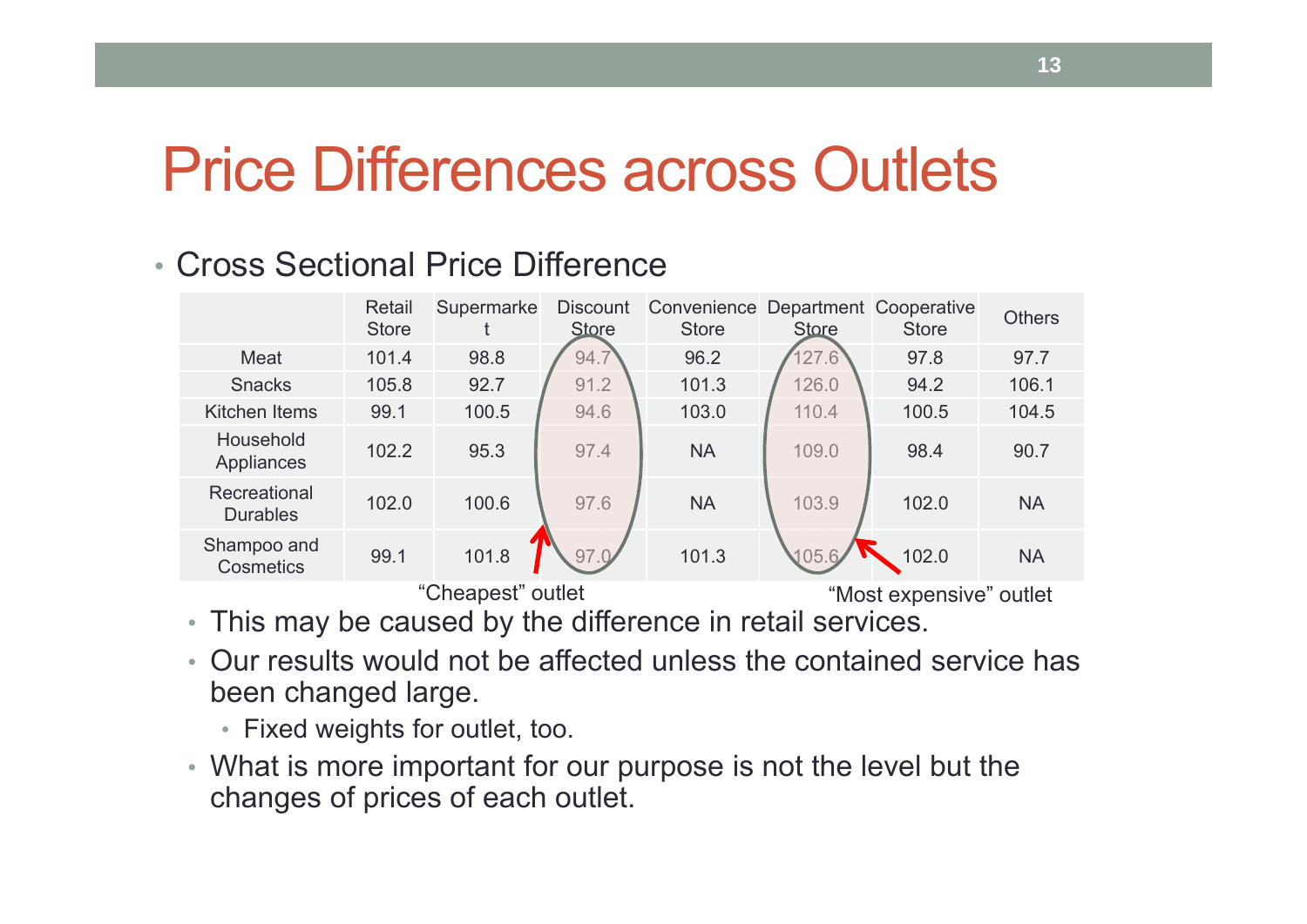#### Inflation Rates by the outlets

• experienced the most rapid inflation?

$$
P_{st} \equiv \sum_{i} \overline{w}_{i0} \frac{p_{ist}}{p_{is0}}
$$

|                            | 1992  | 1997  | 2002  | 2007  |
|----------------------------|-------|-------|-------|-------|
| Ave.                       | 108.9 | 111.0 | 107.8 | 108.5 |
| <b>Retail Store</b>        | 110.6 | 111.7 | 108.4 | 109.5 |
| Supermarket                | 110.0 | 111.2 | 106.0 | 105.0 |
| Discount<br><b>Store</b>   | 105.1 | 108.3 | 104.4 | 100.8 |
| Convenience<br>Store       | 107.5 | 112.3 | 108.6 | 108.3 |
| Department<br><b>Store</b> | 110.5 | 113.0 | 112.7 | 119.8 |
| Coop                       | 104.5 | 109.4 | 107.2 | 104.9 |
| Others                     | 108.0 | 107.5 | 104.3 | 102.1 |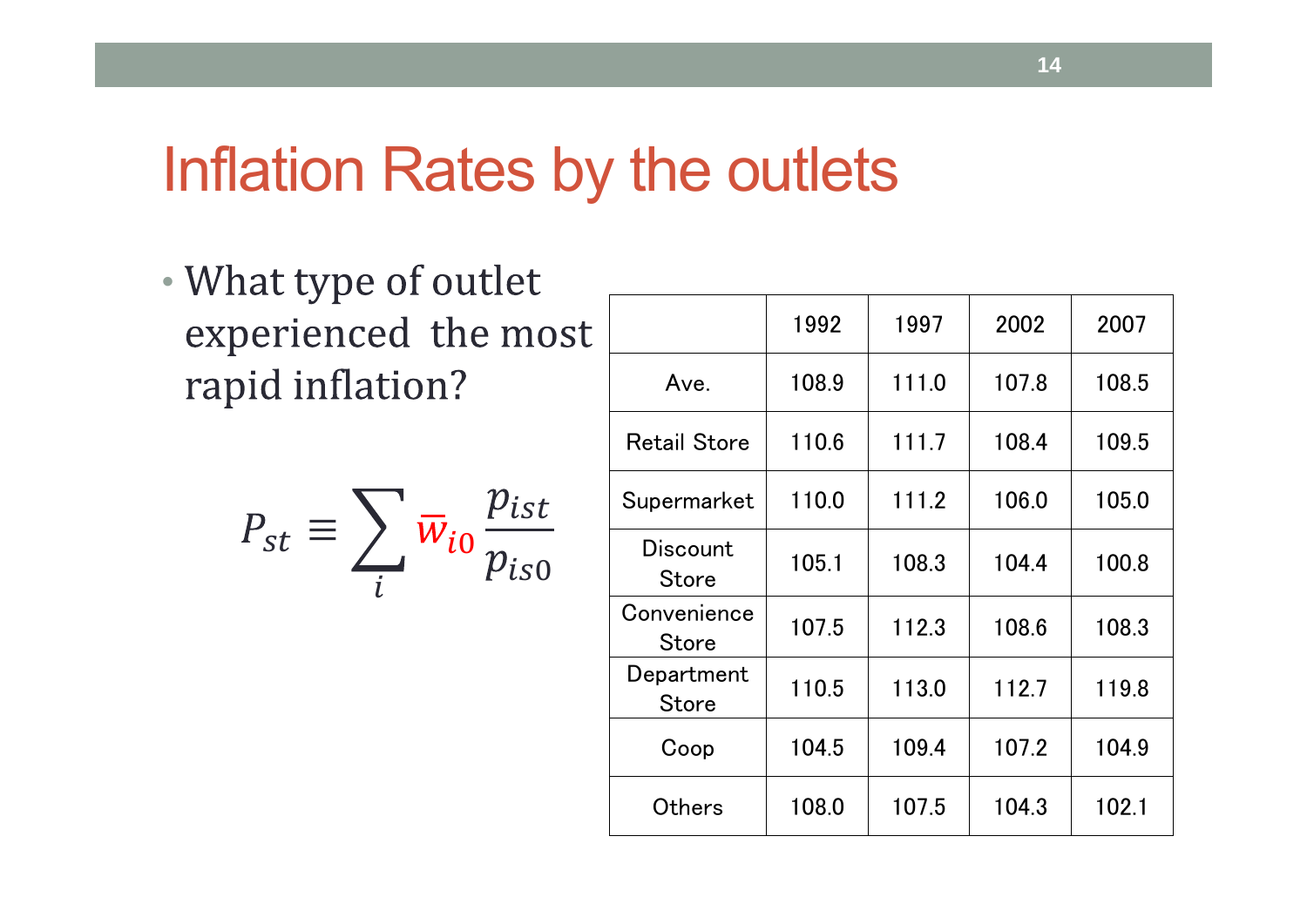# Results: Age-Specific CPI

|                                                                      | Age Specific Goods-Outlet Weights (1987=100) |       |       |       |       |       |       |         |  |  |
|----------------------------------------------------------------------|----------------------------------------------|-------|-------|-------|-------|-------|-------|---------|--|--|
|                                                                      | Ave                                          | $30-$ | 30-39 | 40-49 | 50-59 | 60-69 | $70+$ | $(65+)$ |  |  |
| 1992                                                                 | 108.9                                        | 108.7 | 108.0 | 108.8 | 108.8 | 109.2 | 109.9 | 109.7   |  |  |
| 1997                                                                 | 111.0                                        | 110.8 | 109.3 | 110.7 | 110.9 | 111.3 | 113.0 | 112.5   |  |  |
| 2002                                                                 | 107.8                                        | 108.0 | 105.9 | 107.5 | 107.8 | 108.0 | 109.9 | 109.4   |  |  |
| 2007                                                                 | 108.5                                        | 108.4 | 106.1 | 107.8 | 108.7 | 109.1 | 111.0 | 110.5   |  |  |
| 2 percent point more<br>(0.2 percent point per year between 1987-97) |                                              |       |       |       |       |       |       |         |  |  |

The older experienced slightly smaller deflation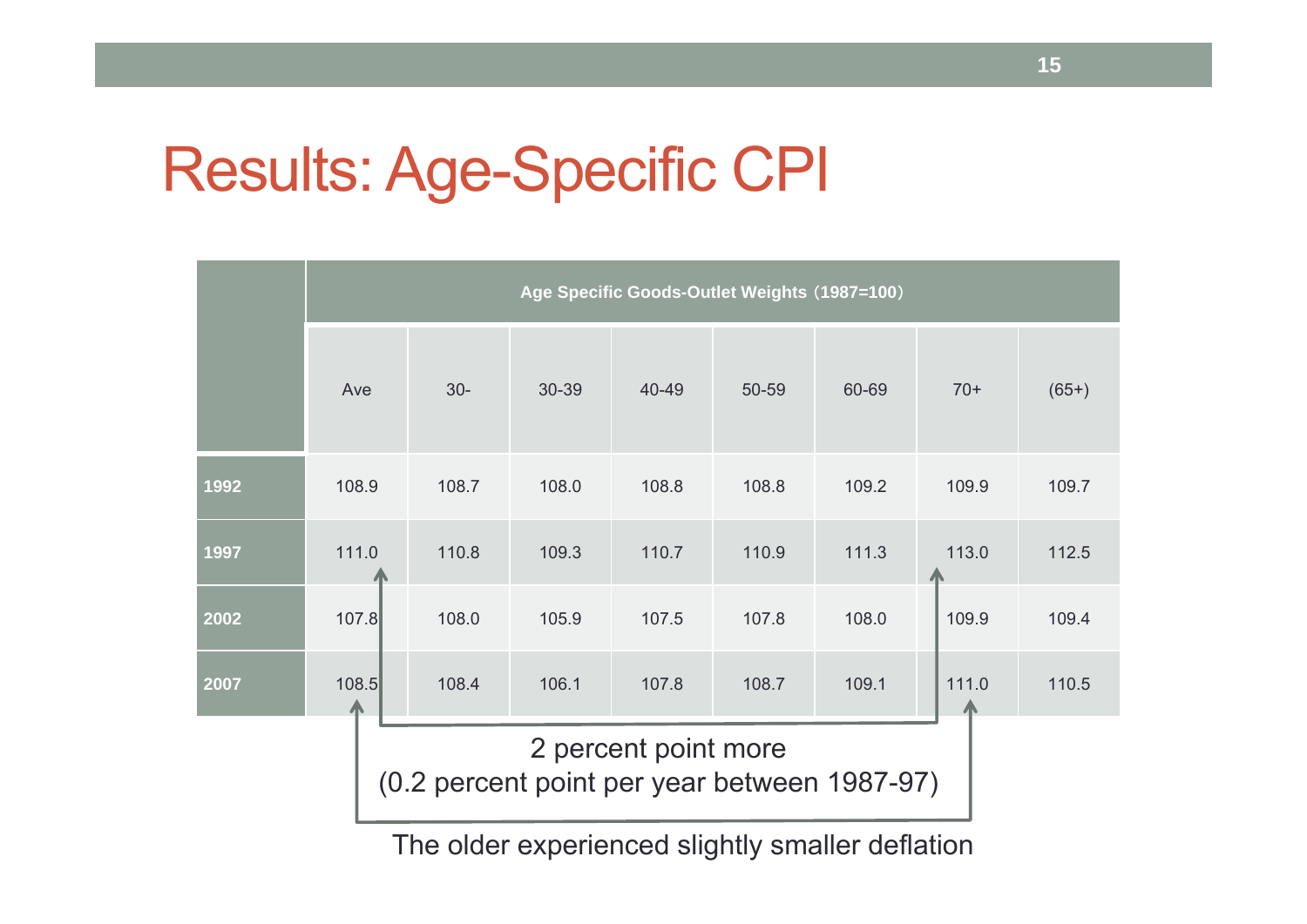## Decomposing the Differences

• Constructed index

$$
CPI_t^k \equiv \sum_i w_{i0}^k (\sum_s w_{is0}^k \frac{p_{ist}}{p_{is0}})
$$

• Differences in consumed goods

$$
\widehat{CPI}_t^k \equiv \sum_i w_{i0}^k (\sum_s \overline{w}_{is0} \frac{p_{ist}}{p_{is0}})
$$

• If the shopping behavior is same for all households.

• Differences in outlets

$$
\widetilde{CPI}_{t}^{k} \equiv \sum_{i} \overline{w}_{i0} (\sum_{s} w_{is0}^{k} \frac{p_{ist}}{p_{is0}})
$$

• If the consumption pattern is same for all households.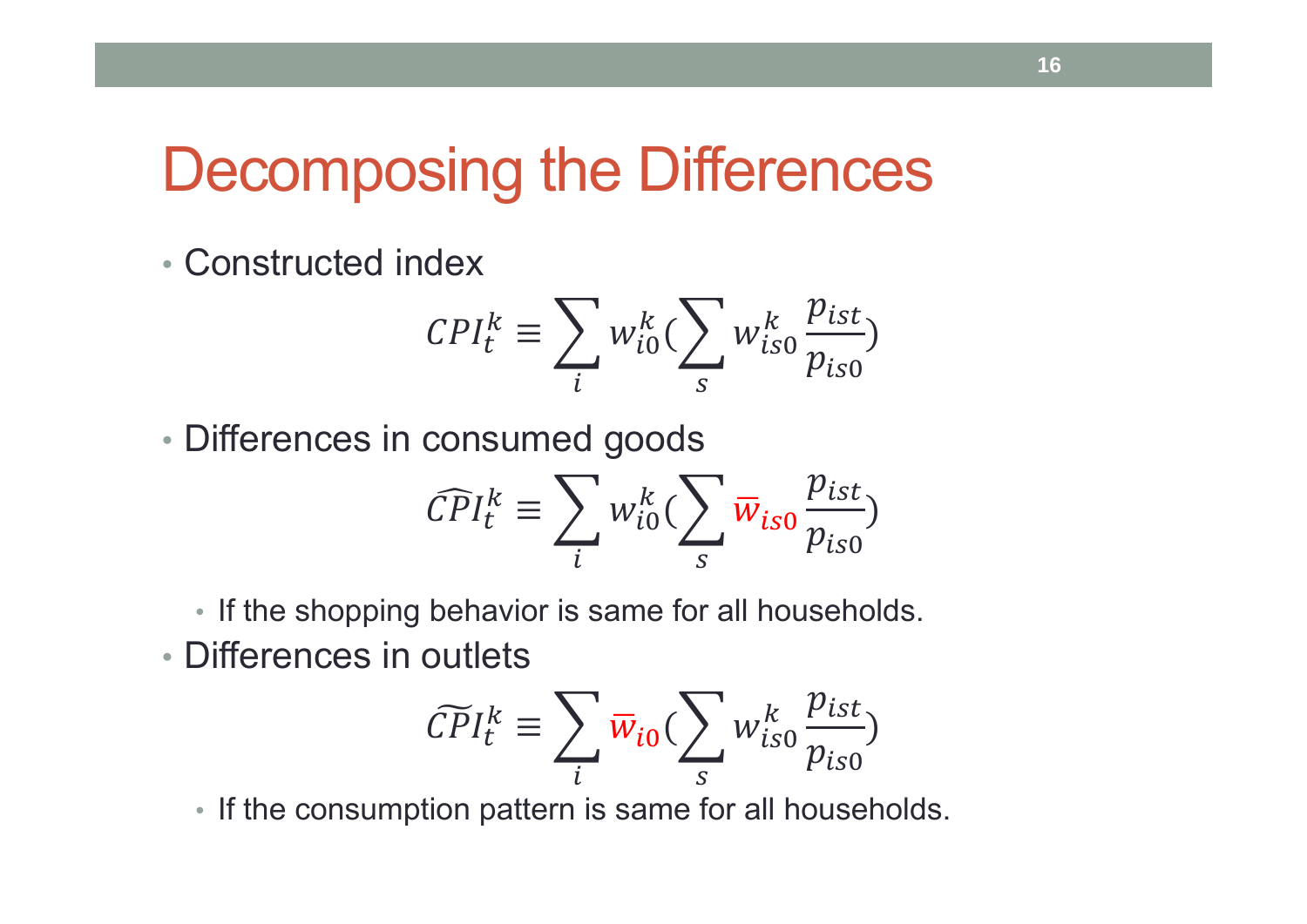# Decomposing the Differences

Differences are mainly caused by consumption pattern

| $\widehat{CPI}^k_t$ | Age Specific Goods Veight Noeviation from the Average) |         |         |         |        |       |       |  |  |
|---------------------|--------------------------------------------------------|---------|---------|---------|--------|-------|-------|--|--|
|                     | 30歳未満                                                  | 30~39歳  | 40~46歳  | 50~59歳  | SO~69歳 | 70歳以上 | 65歳以上 |  |  |
| 1992年               | $-0.04$                                                | $-0.76$ | $-0.07$ | $-0.09$ | 0.18   | 0.84  | 0.66  |  |  |
| 1997年               | $-0.35$                                                | $-1.59$ | $-0.23$ | $-0.04$ | 0.26   | 1.87  | 1.40  |  |  |
| 2002年               | 0.02                                                   | $-1.80$ | $-0.05$ | 0.10    | 0.08   | 1.73  | 1.27  |  |  |
| 2007年               | $-0.35$                                                | $-2.25$ | $-0.17$ | 0.24    | 0.35   | 1.87  | 1.49  |  |  |

|                       | Age Specific Outlet Weight (Deviation from the Average) |         |         |         |        |       |       |  |  |
|-----------------------|---------------------------------------------------------|---------|---------|---------|--------|-------|-------|--|--|
| $\widetilde{CPI}^k_t$ | 30歳未満                                                   | 30~39歳  | 40~49歳  | 50~59歳  | 60~69歳 | 70歳以上 | 65歳以上 |  |  |
| 1992年                 | $-0.10$                                                 | $-0.11$ | $-0.06$ | 0.00    | 0.10   | 0.19  | 0.18  |  |  |
| 1997年                 | 0.14                                                    | $-0.11$ | $-0.10$ | $-0.03$ | 0.02   | 0.15  | 0.13  |  |  |
| 2002年                 | 0.10                                                    | $-0.10$ | $-0.25$ | $-0.07$ | 0.11   | 0.36  | 0.27  |  |  |
| 2007年                 | 0.26                                                    | $-0.17$ | $-0.54$ | $-0.08$ | 0.20   | 0.64  | 0.49  |  |  |

The outlet that the older prefer experienced higher inflation rate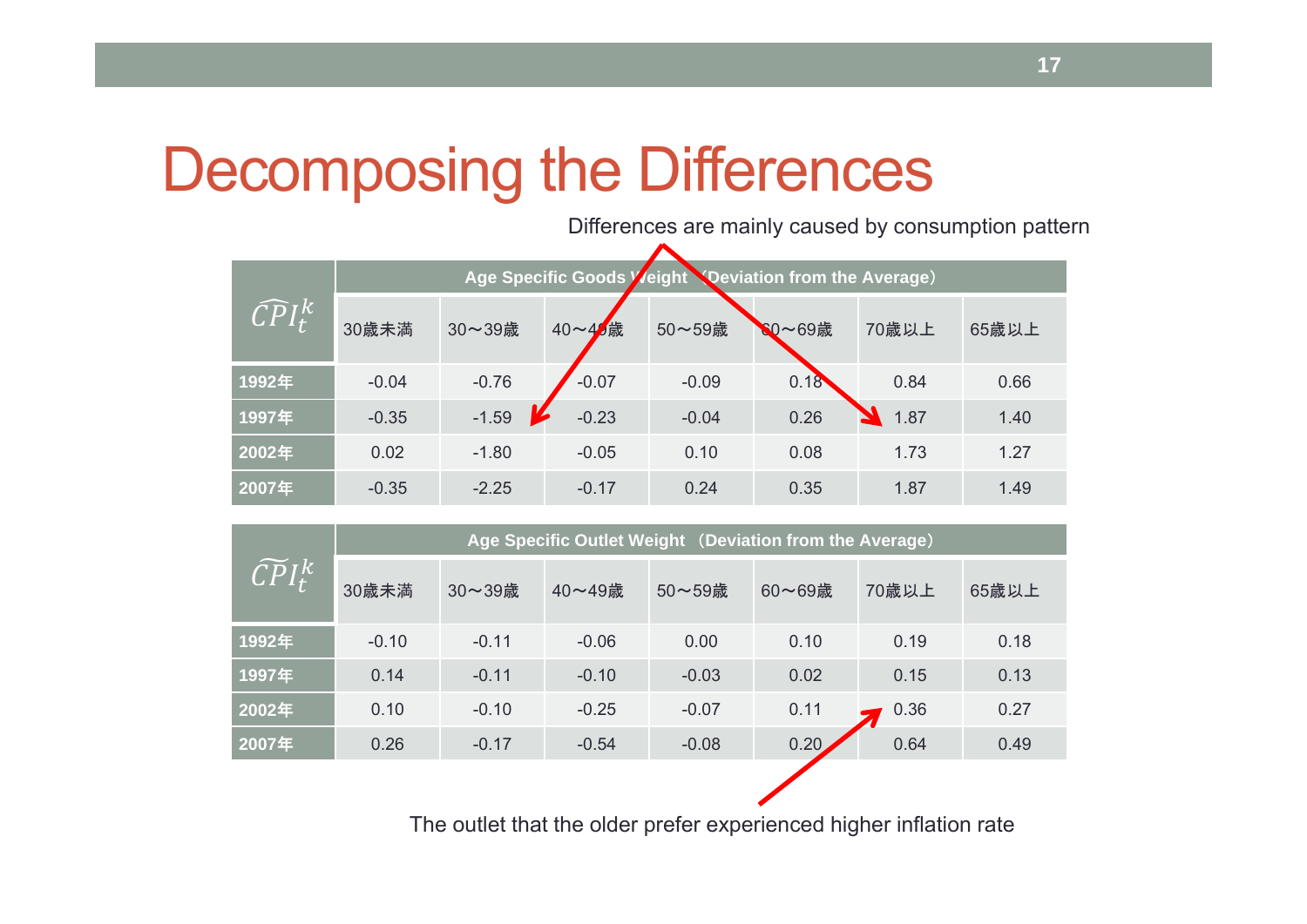## **Conclusion**

- The older households experienced the higher inflation
	- 0.2 percent point higher than the average CPI btw 1987-97.
- Three quarter of the deviation were caused by the differences in consumption pattern over items
	- The older spend more on "Housing" and "Medical Care".
	- It is not a bias (systematic deviation) but the results of changes of economy structure.
- The outlet that the older prefer experienced higher inflation rate
	- This would be a bias if this is caused by less mobility and/or poor shopping information of the elderly.